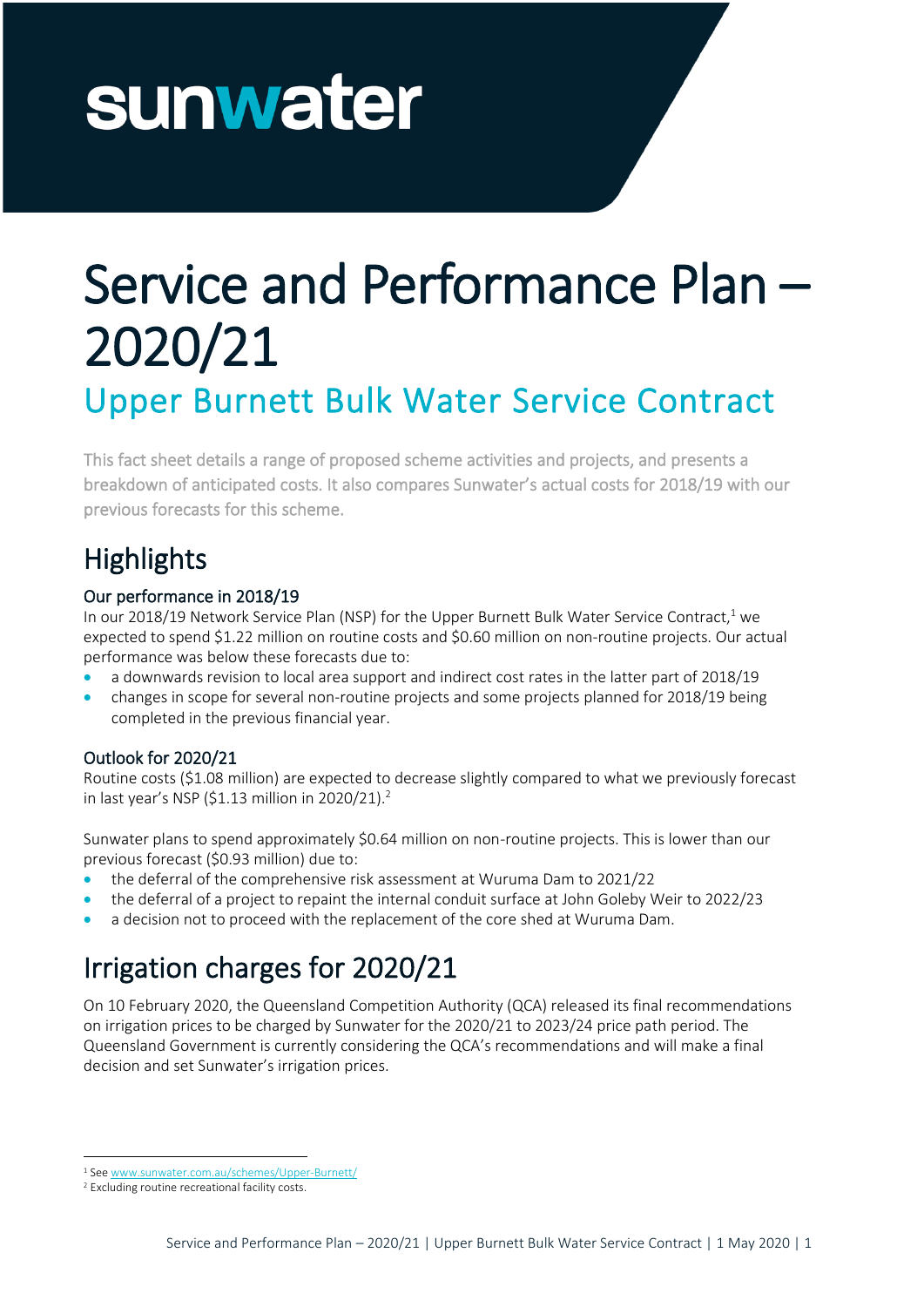Until this decision is made, Sunwater is unable to publish 2020/21 irrigation prices or compare our forecast costs against targets recommended by the QCA. Customers can access the QCA's recommended costs at: [www.qca.org.au/project/rural-water/irrigation-price-investigations/](https://www.qca.org.au/project/rural-water/irrigation-price-investigations/)

Sunwater will publish irrigation prices for the Upper Burnett Bulk Water Service Contract on our website as soon as practicable after the decision: [www.sunwater.com.au/customer/fees-and-charges/](https://www.sunwater.com.au/customer/fees-and-charges/)

## Service targets

Sunwater and customers have agreed Water Supply Arrangements and Service Targets for the Upper Burnett Bulk Water Service Contract. [Table 1](#page-1-0) below sets out our recent performance against selected service targets for this scheme.

<span id="page-1-0"></span>

|  |  | Table 1 Service targets and performance |
|--|--|-----------------------------------------|
|  |  |                                         |

| Service target                     |                                                                                     |          | Number of exceptions |              |         |  |  |
|------------------------------------|-------------------------------------------------------------------------------------|----------|----------------------|--------------|---------|--|--|
|                                    |                                                                                     | Target   | 2016/17              | 2017/18      | 2018/19 |  |  |
| Planned shutdowns -                | For shutdowns planned to exceed 2 weeks                                             | 8 weeks  | $\Omega$             | <sup>0</sup> |         |  |  |
| notification                       | For shutdowns planned to exceed 3 days                                              | 2 weeks  | $\Omega$             | O            |         |  |  |
|                                    | For shutdowns planned to be less than<br>3 days                                     | 5 days   | 0                    | $\Omega$     |         |  |  |
| Unplanned shutdowns -<br>duration  | Unplanned shutdowns will be fixed so that<br>at least partial supply can be resumed | 48 hours | $\Omega$             | $\Omega$     |         |  |  |
| Maximum number of<br>interruptions | Planned or unplanned interruptions per<br>water year                                | 6        | $\Omega$             | $\Omega$     |         |  |  |

## Water usage

<span id="page-1-1"></span>*Table 2 Water usage<sup>1</sup>*

The amount of water used in a scheme within a given year impacts operations and expenditure. [Table](#page-1-1) 2 contains the scheme's water use for 2018/19, together with water use in recent years and the 17-year average for the 2002/03 to 2018/19 period.

| Year                       | Usage (ML) |
|----------------------------|------------|
| 2014/15                    | 13,863     |
| 2015/16                    | 15,592     |
| 2016/17                    | 17,462     |
| 2017/18                    | 14,842     |
| 2018/19                    | 18,804     |
| 17-year historical average | 15,285     |

1. Excludes water deliveries to Burnett Water Pty Ltd.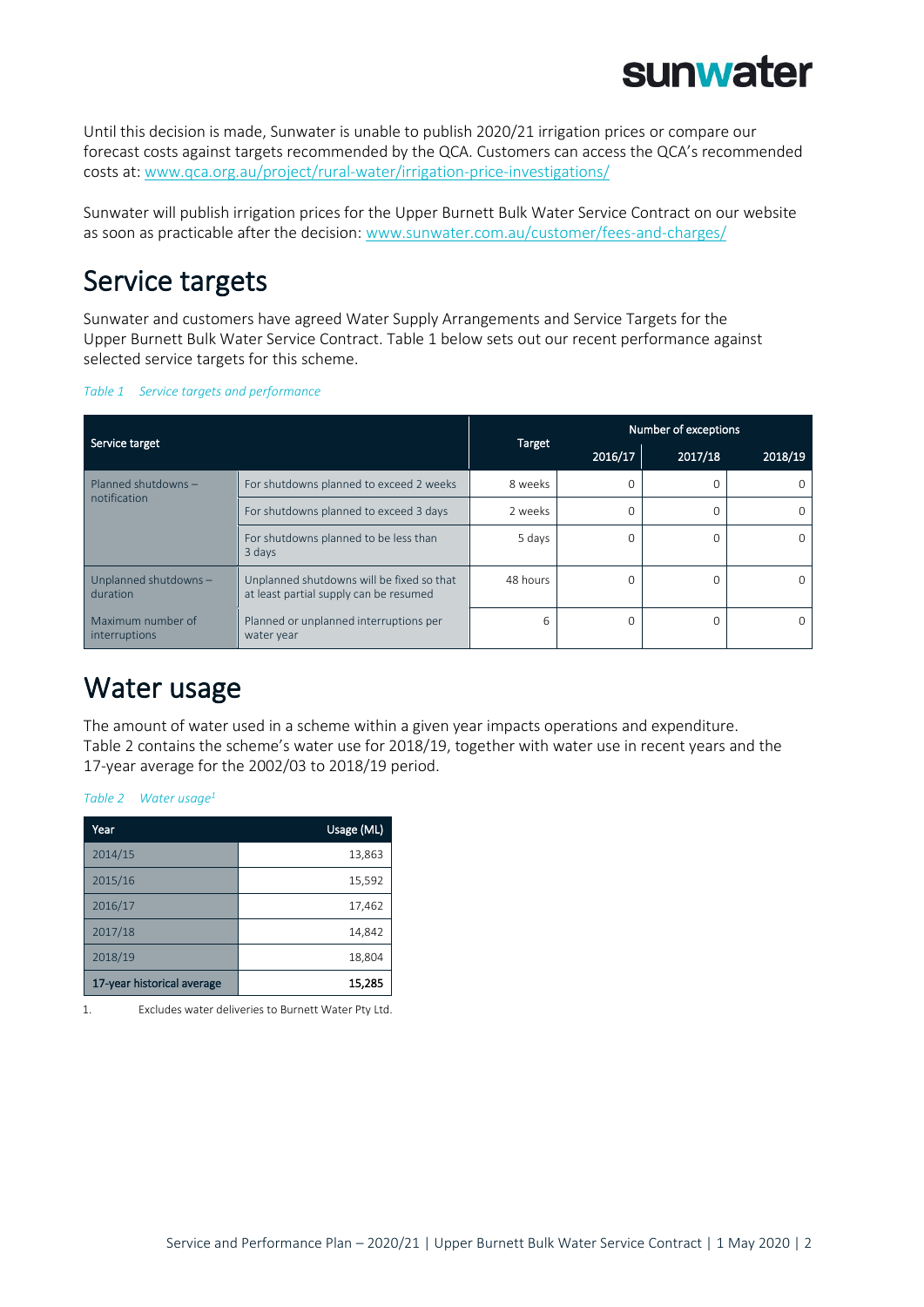

### Routine expenditure

Routine (or annual) expenditure includes funds for operations activities, preventative maintenance and corrective maintenance.

#### *Table 3 Routine expenditure1,2*

|                                                                                                  | 2016/17                      | 2017/18                      |                                |                              |                    | 2018/19                                                                                                                        | 2019/20                        | 2020/21                        | 2021/22                        | 2022/23                        | 2023/24                        | 2024/25                        |
|--------------------------------------------------------------------------------------------------|------------------------------|------------------------------|--------------------------------|------------------------------|--------------------|--------------------------------------------------------------------------------------------------------------------------------|--------------------------------|--------------------------------|--------------------------------|--------------------------------|--------------------------------|--------------------------------|
| <b>Upper Burnett Bulk Water</b><br><b>Service Contract</b>                                       | Sunwater<br>Actual<br>\$'000 | Sunwater<br>Actual<br>\$'000 | Sunwater<br>Forecast<br>\$'000 | Sunwater<br>Actual<br>\$'000 | Variance<br>\$'000 | Commentary                                                                                                                     | Sunwater<br>Forecast<br>\$'000 | Sunwater<br>Forecast<br>\$'000 | Sunwater<br>Forecast<br>\$'000 | Sunwater<br>Forecast<br>\$'000 | Sunwater<br>Forecast<br>\$'000 | Sunwater<br>Forecast<br>\$'000 |
| Operations                                                                                       | 608.6                        | 725.7                        | 872.4                          | 786.6                        | (85.8)             |                                                                                                                                | 827.9                          | 879.9                          | 908.8                          | 954.8                          | 977.2                          | 1010.3                         |
| Labour                                                                                           | 137.4                        | 176.4                        | 155.3                          | 173.8                        | 18.5               | The 'Other' cost category was higher than<br>forecast due to the introduction of new                                           | 177.7                          | 184.5                          | 190.0                          | 195.7                          | 200.6                          | 205.6                          |
| Contractors                                                                                      | 20.5                         | 15.8                         | 25.0                           | 17.7                         | (7.3)              | costing rules in 2018/19, which resulted in                                                                                    | 25.0                           | 25.0                           | 25.6                           | 26.3                           | 26.9                           | 27.6                           |
| Materials                                                                                        | 4.2                          | 4.6                          | 10.0                           | 9.9                          | (0.1)              | light fleet costs being directly charged to<br>projects and service contracts. These costs                                     | 10.0                           | 10.0                           | 10.3                           | 10.5                           | 10.8                           | 11.0                           |
| Electricity                                                                                      | 2.9                          | 6.4                          | 6.0                            | 5.9                          | (0.1)              | were previously charged to local area support<br>costs (i.e. no overall increase in fleet costs).                              | 5.4                            | 5.2                            | 5.4                            | 5.5                            | 5.8                            | 6.6                            |
| Insurance                                                                                        | 108.6                        | 99.8                         | 105.3                          | 106.4                        | 1.1                | Local area support and indirect cost rates                                                                                     | 118.5                          | 142.2                          | 145.8                          | 149.4                          | 153.1                          | 157.0                          |
| Other                                                                                            | 48.5                         | 48.5                         | 61.6                           | 97.5                         | 35.8               | were adjusted downwards from April to June                                                                                     | 91.2                           | 93.2                           | 94.6                           | 95.8                           | 100.5                          | 101.9                          |
| Local area support costs                                                                         | 118.0                        | 137.4                        | 198.8                          | 94.9                         | (103.9)            | 2019 due to over-recoveries in the previous<br>months across the entire business (regulated                                    | 62.7                           | 90.5                           | 98.2                           | 125.2                          | 119.8                          | 117.0                          |
| Corporate support costs                                                                          | 47.5                         | 77.1                         | 100.9                          | 157.0                        | 56.0               | and non-regulated). Meanwhile, corporate<br>support cost rates were adjusted upwards                                           | 127.4                          | 138.4                          | 142.5                          | 146.8                          | 150.5                          | 154.2                          |
| Indirect costs                                                                                   | 121.2                        | 159.6                        | 209.5                          | 123.5                        | (86.0)             | due to under-recoveries.                                                                                                       | 209.9                          | 190.9                          | 196.5                          | 199.6                          | 209.2                          | 229.3                          |
| Preventative maintenance                                                                         | 135.5                        | 202.2                        | 225.4                          | 176.7                        | (48.7)             |                                                                                                                                | 181.0                          | 144.1                          | 148.6                          | 158.0                          | 161.4                          | 167.7                          |
| Labour                                                                                           | 44.7                         | 63.0                         | 60.3                           | 57.8                         | (2.5)              |                                                                                                                                | 57.3                           | 45.3                           | 46.6                           | 48.0                           | 49.2                           | 50.5                           |
| Contractors                                                                                      | 8.3                          | 1.7                          | 5.0                            | 1.0                          | (4.0)              |                                                                                                                                | 4.0                            | 3.0                            | 3.1                            | 3.2                            | 3.2                            | 3.3                            |
| Materials                                                                                        | 0.3                          | 1.3                          | 2.0                            | 0.8                          | (1.2)              | Refer to commentary above in relation to                                                                                       | 2.0                            | 2.0                            | 2.1                            | 2.1                            | 2.2                            | 2.2                            |
| Other                                                                                            | 4.0                          | 13.8                         | 6.0                            | $\overline{3.4}$             | (2.6)              | local area support, indirect and corporate                                                                                     | 5.0                            | 5.0                            | 5.1                            | 5.3                            | 5.4                            | 5.5                            |
| Local area support costs                                                                         | 38.4                         | 49.2                         | 77.2                           | 43.7                         | (33.5)             | support cost rates.                                                                                                            | 18.8                           | 26.7                           | 28.1                           | 35.4                           | 34.5                           | 33.9                           |
| Corporate support costs                                                                          | 13.1                         | 25.4                         | 39.2                           | 42.7                         | 3.5                |                                                                                                                                | 41.1                           | 34.0                           | 35.0                           | 36.0                           | 36.9                           | 37.9                           |
| Indirect costs                                                                                   | 26.6                         | 47.8                         | 35.7                           | 27.2                         | (8.5)              |                                                                                                                                | 52.9                           | 28.2                           | 28.5                           | 28.1                           | 29.9                           | 34.5                           |
| Corrective maintenance                                                                           | 69.6                         | 48.4                         | 127.1                          | 41.1                         | (86.1)             |                                                                                                                                | 108.1                          | 78.8                           | 81.4                           | 85.7                           | 87.4                           | 90.7                           |
| Labour                                                                                           | 16.0                         | 11.0                         | 29.3                           | 8.7                          | (20.6)             |                                                                                                                                | 28.0                           | 19.2                           | 19.8                           | 20.4                           | 20.9                           | 21.4                           |
| Contractors                                                                                      | 10.0                         | 6.0                          | 15.0                           | 8.6                          | (6.4)              | Sunwater's operational and preventative                                                                                        | 15.0                           | 15.0                           | 15.4                           | 15.8                           | 16.2                           | 16.6                           |
| Materials                                                                                        | 10.8                         | 1.8                          | 5.0                            | 2.4                          | (2.6)              | maintenance practices in this scheme<br>minimised the need to perform a large                                                  | 5.0                            | 5.0                            | 5.1                            | 5.3                            | 5.4                            | 5.5                            |
| Other                                                                                            | 3.9                          | 7.6                          | 4.0                            | 0.5                          | (3.6)              | number of corrective actions in 2018/19.                                                                                       | 4.0                            | 4.0                            | 4.1                            | 4.2                            | 4.3                            | 4.4                            |
| Local area support costs                                                                         | 13.7                         | 8.6                          | 37.5                           | 9.3                          | (28.2)             | Actual expenditure was broadly in line with                                                                                    | 10.2                           | 9.3                            | 10.1                           | 12.9                           | 12.3                           | 12.1                           |
| Corporate support costs                                                                          | 5.7                          | 5.1                          | 19.0                           | 6.4                          | (12.6)             | costs incurred in 2017/18 for similar works.                                                                                   | 20.1                           | 14.4                           | 14.8                           | 15.3                           | 15.7                           | 16.1                           |
| Indirect costs                                                                                   | 9.5                          | 8.3                          | 17.3                           | 5.2                          | (12.1)             |                                                                                                                                | 25.8                           | 12.0                           | 12.1                           | 11.9                           | 12.7                           | 14.6                           |
| <b>Routine total</b>                                                                             | 813.7                        | 976.3                        | 1224.9                         | 1004.3                       | (220.7)            |                                                                                                                                | 1117.0                         | 1102.8                         | 1138.7                         | 1198.6                         | 1226.0                         | 1268.6                         |
| Recreational facility costs <sup>3</sup><br>Routine total (excl.<br>recreational facility costs) |                              |                              |                                |                              |                    | Recreational facility costs are included in the above line items, as irrigation customers previously contributed towards them. |                                | 19.6<br>1083.2                 | 20.0<br>1118.7                 | 20.5<br>1178.1                 | 21.0<br>1205.0                 | 21.5<br>1247.1                 |

1. All financial figures are nominal. Figures may not sum due to rounding.<br>2. Sunwater's 2020/21 to 2024/25 budget figures are draft as at the time

2. Sunwater's 2020/21 to 2024/25 budget figures are draft as at the time of publication. These figures will not be locked down until late in the financial year prior.<br>3. From 1 July 2020, irrigation customers will no longe

From 1 July 2020, irrigation customers will no longer contribute towards the costs of operating and maintaining recreational facilities. Forecast costs have been separately identified for transparency.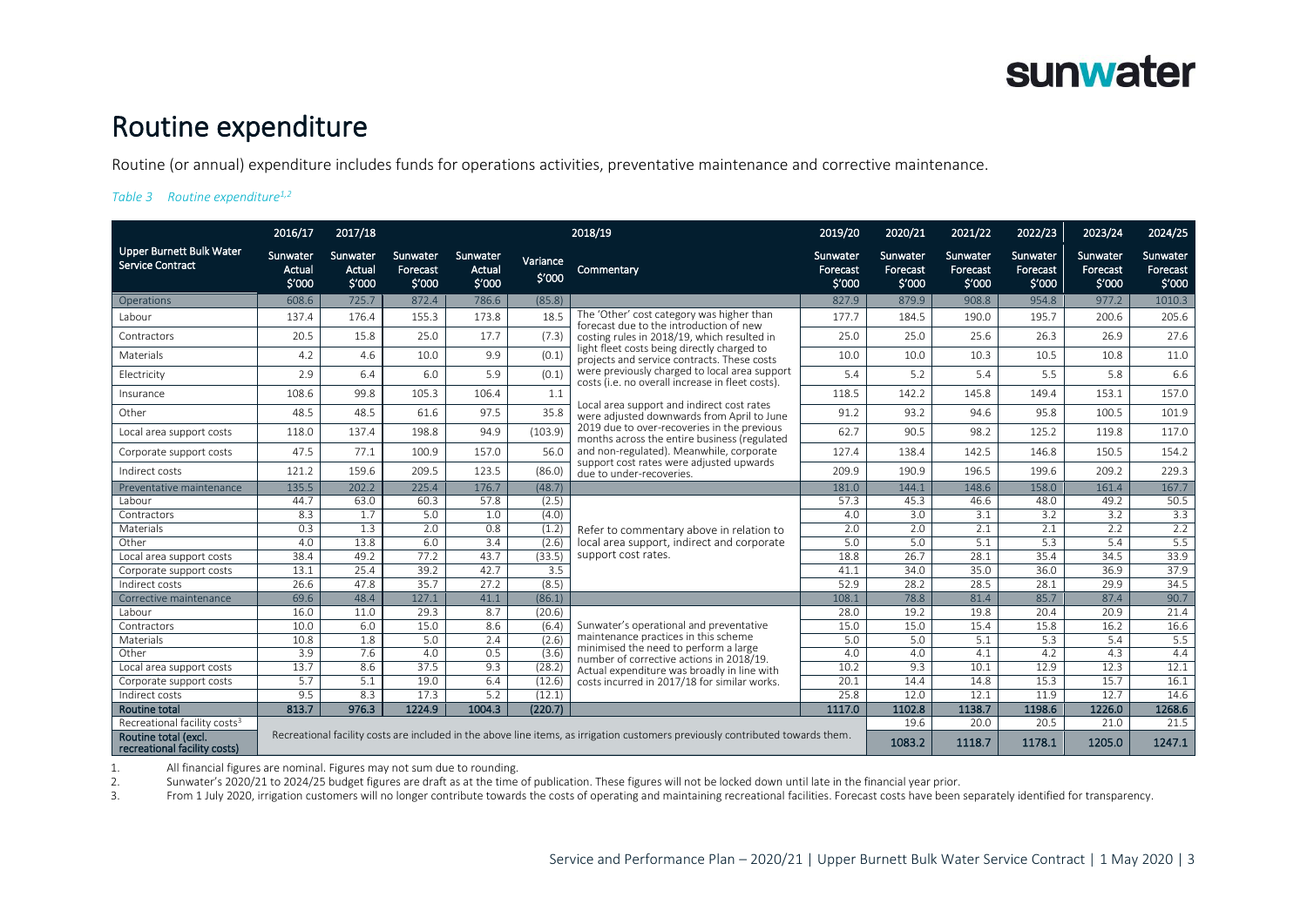

### Annuity balance and non-routine expenditure

Annuities are managed by Sunwater on behalf of each Service Contract. They allow for customer charges to reflect a constant amount necessary to recoup the costs of refurbishment/rehabilitation of assets over a pre-determined period of time. The forecast annuity balances, and the impacts of budgeted non-routine spend, are shown in [Table 4.](#page-3-0)

A comparison of forecast and actual non-routine projects for 2018/19 is provided in Appendix 1, with details of the major non-routine projects planned for the 2020/21 to 2024/25 period set out in Appendix 2.

| Upper Burnett Bulk Water Service Contract   | 2017/18<br>Actual<br>\$′000 | 2018/19<br>Actual<br>\$′000 | 2019/20<br>Forecast<br>\$′000 | 2020/21<br>Forecast<br>\$′000 | 2021/22<br>Forecast<br>\$′000 | 2022/23<br>Forecast<br>\$'000 | 2023/24<br>Forecast<br>\$′000 | 2024/25<br>Forecast<br>\$'000 |
|---------------------------------------------|-----------------------------|-----------------------------|-------------------------------|-------------------------------|-------------------------------|-------------------------------|-------------------------------|-------------------------------|
| Annuity                                     |                             |                             |                               |                               |                               |                               |                               |                               |
| Opening balance <sup>2</sup>                | (1799.4)                    | (2519.3)                    | (2796.9)                      | (3534.7)                      | (3566.1)                      | (3701.5)                      | (3335.7)                      | (2876.5)                      |
| Non-routine spend <sup>3</sup>              | (776.6)                     | (431.5)                     | (889.6)                       | (641.8)                       | (756.9)                       | (267.7)                       | (197.4)                       | (375.4)                       |
| Insurance proceeds receipts (if applicable) |                             |                             |                               |                               |                               |                               |                               |                               |
| Prior year                                  |                             |                             |                               |                               |                               |                               |                               | $\overline{\phantom{a}}$      |
| Current year                                |                             | 146.2                       | 160.0                         |                               |                               |                               |                               | $\sim$                        |
| Annuity contribution <sup>4</sup>           | 191.6                       | 196.3                       | 201.3                         | 764.9                         | 777.5                         | 795.4                         | 802.3                         | 821.5                         |
| Interest/financing costs                    | (134.8)                     | (188.7)                     | (209.5)                       | (154.5)                       | (155.9)                       | (161.8)                       | (145.8)                       | (125.8)                       |
| Sunwater - Closing Balance                  | (2519.3)                    | (2796.9)                    | (3534.7)                      | (3566.1)                      | (3701.5)                      | (3335.7)                      | (2876.5)                      | (2556.2)                      |
| QCA - Closing Balance                       | (2519.3)                    | (2796.9)                    | (3486.5)                      | (3645.3)                      | (3621.4)                      | (3140.8)                      | (2750.5)                      |                               |
| Difference                                  |                             |                             | 48.2                          | (79.1)                        | 80.0                          | 194.9                         | 126.0                         |                               |

#### <span id="page-3-0"></span>*Table 4 Annuity balance<sup>1</sup>*

1. All financial figures are nominal. Figures may not sum due to rounding.

2. The opening balances for 2017/18, 2018/19 and 2019/20 reflect the QCA's irrigation price investigation 2020–24 final recommendations and differ to previous opening balances published by Sunwater.

3. The non-routine spend for 2017/18 and 2018/19 reflects the QCA's irrigation price investigation 2020–24 final recommendations, which included adjustments to Sunwater's actual costs. From 2019/20, the non-routine spend is based on Sunwater's forecasts.

4. The annuity contribution is included in the prices paid by customers. It was set by the QCA from 2012/13 to 2016/17 and was rolled forward with the Consumer Price Index (CPI) for 2017/18, 2018/19 and 2019/20. From 2020/21 to 2023/24, the annuity contribution is based on the QCA's irrigation price investigation 2020–24 final recommendations. The forecast annuity contribution for 2024/25 has been calculated by applying CPI to the 2023/24 annuity contribution.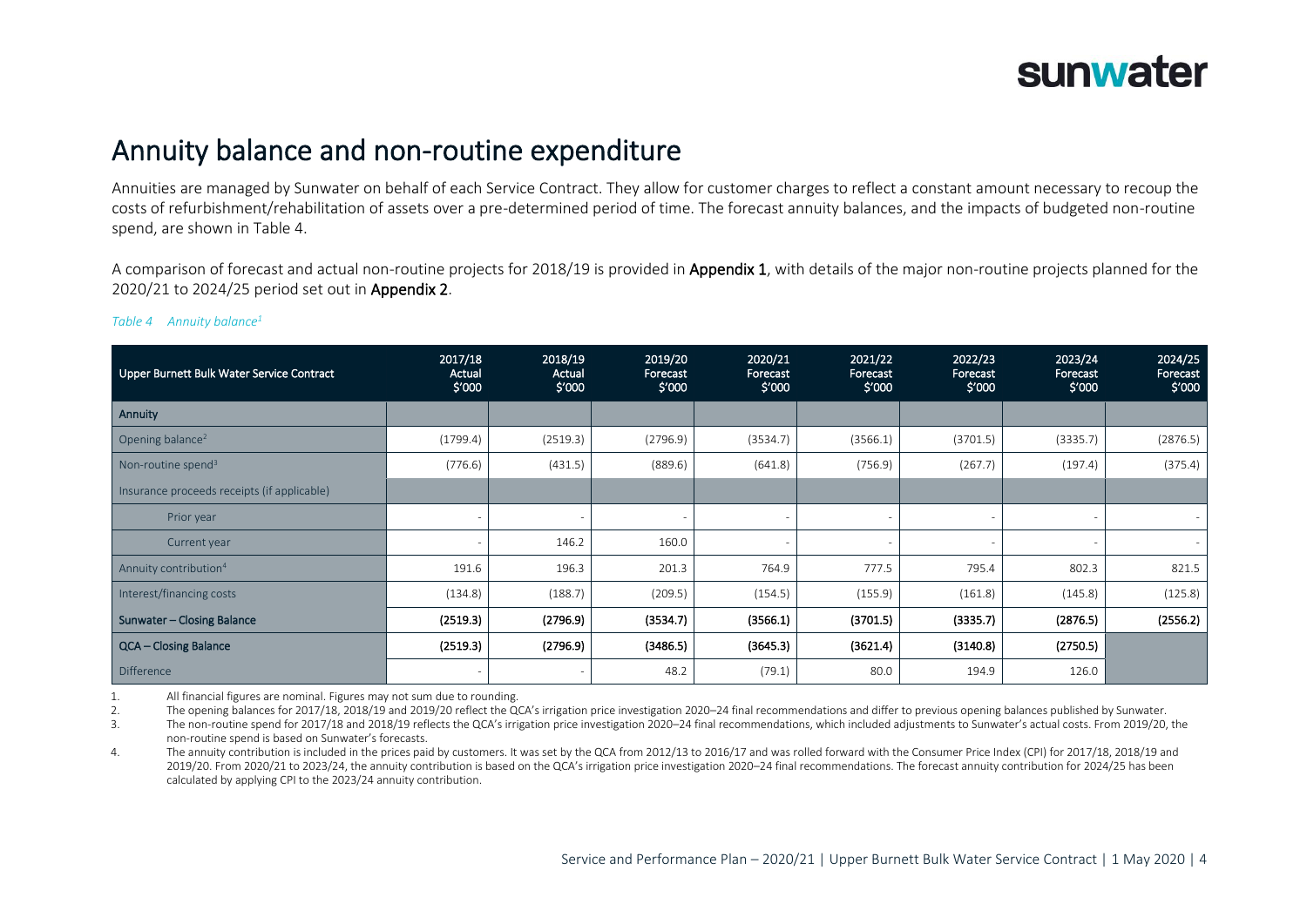

# Appendix 1: Comparison of forecast and actual non-routine projects for 2018/19

The below table sets out the major non-routine projects planned for the Upper Burnett Bulk Water Service Contract in 2018/19 and the actual projects undertaken.

| Project                                                 | Forecast<br>\$′000 | Actual <sup>1</sup><br>\$'000 | Commentary                                                                                                                                                                                                                                                                                                                                         |
|---------------------------------------------------------|--------------------|-------------------------------|----------------------------------------------------------------------------------------------------------------------------------------------------------------------------------------------------------------------------------------------------------------------------------------------------------------------------------------------------|
| Jones Weir - Timber crib refurbishment (19UBP02)        | 114                | 147                           | The 2018/19 forecast intended to cover the design and planning of the timber crib<br>replacements, with funding available in 2019/20 to complete the works. Favourable<br>weather conditions allowed the works to be completed ahead of schedule.                                                                                                  |
| Jones Weir - Bulkhead gate seal refurbishment (19UBP01) | 73                 | 17                            | The scope of works required was less than budgeted, as the original seals were retained<br>and the gates did not need to be blasted and painted.                                                                                                                                                                                                   |
| Jones Weir - Dissipater void backfill (18UBP05)         | 78                 | 19                            | A change in scope and project efficiencies allowed the works to be undertaken for less<br>than budgeted. Specifically:<br>There was a variation in the quantity of product used to fill the void in the<br>dissipator.<br>Less labour was required.<br>Contractors were onsite for other works, allowing mobilisation costs etc. to be<br>reduced. |
| Meter replacements (19UBP06 and 19UBP07)                | 63                 | 93                            | The initial estimate for project 19UBP07 covered the replacement and relocation of<br>seven meter offtakes. Following planning, Sunwater decided to replace and relocate an<br>additional four high priority meters to ensure meter accuracy and to mitigate future flood<br>damage issues.                                                        |
| Wuruma Dam - Clean pressure relief drains (17UPB07)     | 59                 | 56                            | This project was delivered within budget.                                                                                                                                                                                                                                                                                                          |
| Other works                                             | 216                | 124                           | Some of the planned works were completed in the previous financial year.                                                                                                                                                                                                                                                                           |
| 2018/19 Total <sup>2</sup>                              | 603                | 456                           |                                                                                                                                                                                                                                                                                                                                                    |

1. Actual costs incurred by Sunwater. This figure differs to the 2018/19 non-routine spend in [Table 4,](#page-3-0) which has been adjusted to reflect the QCA's irrigation price investigation 2020–24 final recommendations. The QCA has used the adjusted figure i[n Table 4](#page-3-0) to calculate its final recommended irrigation prices for 2020–24.

2. All financial figures are nominal. Figures may not sum due to rounding.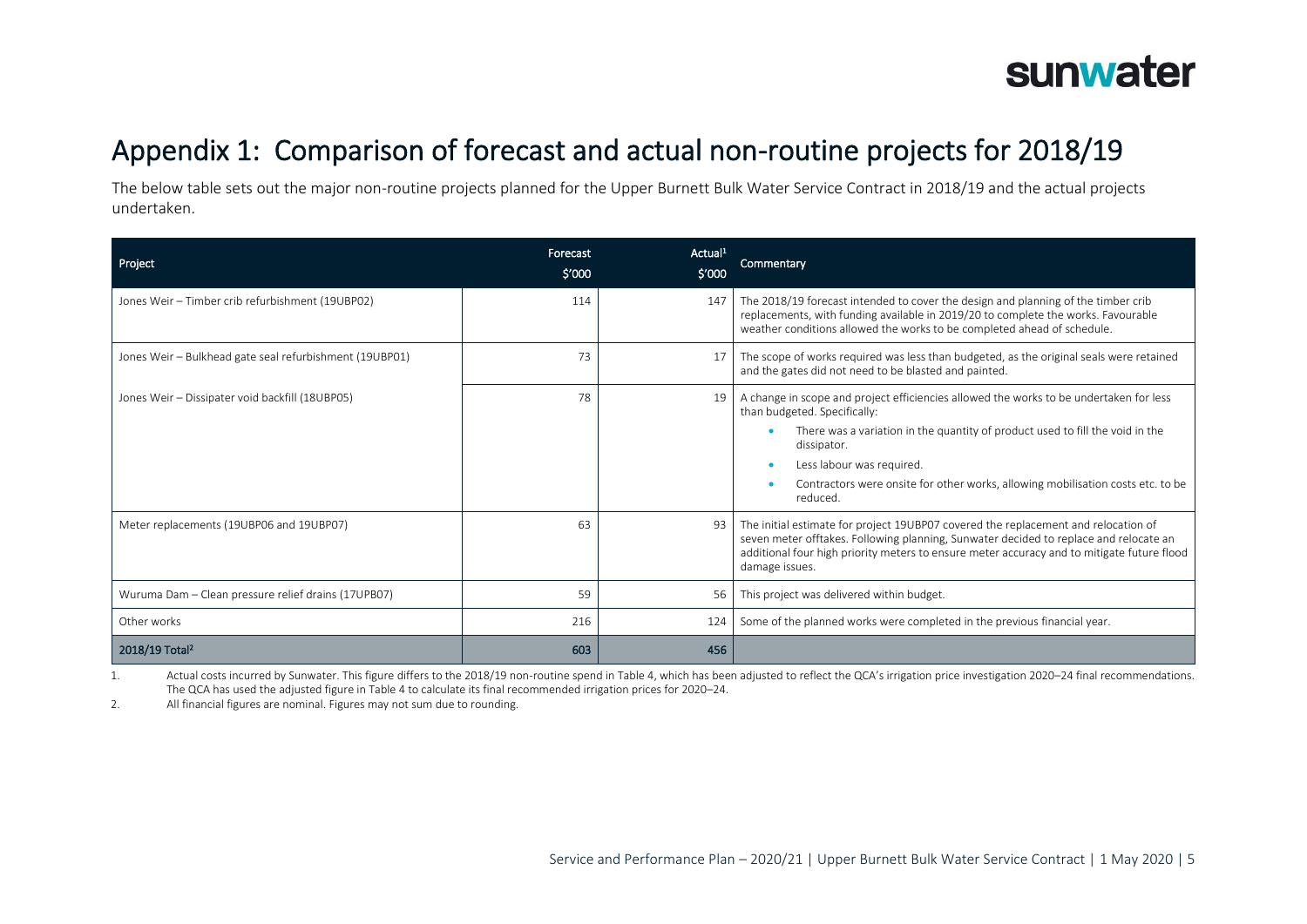

### Appendix 2: Non-routine projects for 2020/21 to 2024/25

The below table sets out Sunwater's currently planned non-routine projects for the 2020/21 to 2024/25 period for this scheme. While the 2020/21 program is well defined, estimates become more uncertain further into the planning timeline. Forecasts are likely to change in future Service and Performance Plans, reflecting changes in project delivery timing; asset condition and risk updates; outcomes from scheduled asset inspections; and customer feedback.

| Year    | Project title                                                     | Project scope                                                                                                                                                                                                                                                                          | <b>Budget</b><br>(\$'000 nominal) |
|---------|-------------------------------------------------------------------|----------------------------------------------------------------------------------------------------------------------------------------------------------------------------------------------------------------------------------------------------------------------------------------|-----------------------------------|
| 2020/21 | Meter replacements                                                | This is an allowance to replace failed customer meters in the Upper Burnett scheme. If meters are<br>not replaced, the funds will remain in the annuity.                                                                                                                               | 62                                |
|         | Wuruma Dam - Comprehensive risk assessment (CRA) input<br>studies | The CRA relies on current and accurate data upon which to conduct the risk assessments. In this<br>case, updated hydrological studies will be conducted to inform the full level of societal risk.                                                                                     | 80                                |
|         | Wuruma Dam - Replace regulating and guard valve 1                 | The 2016 comprehensive inspection recommended that the guard valve and regulator valve be<br>replaced due to their poor condition. The bulkhead will need to be installed, mobile cranes deployed<br>and an access track to the valve house created.                                   | 186                               |
|         | Claude Wharton Weir - Hydraulic modifications                     | The gate cylinders at the weir are regularly 'slipping' so that they do not hold the gate open in the<br>required position. The system will undergo minor modifications to overcome this.                                                                                              | 48                                |
|         | Wuruma Dam - Valve house roof repairs                             | A crack in the valve house roof has been monitored for the past few years. It is slowly getting longer<br>so needs to be grout injected to prevent ingress of water which would accelerate the level of<br>reinforcement corrosion and thus expansion of the crack.                    | 42                                |
|         | Other works                                                       | There are nine other non-routine projects planned for 2020/21.                                                                                                                                                                                                                         | 224                               |
|         | 2020/21 Total                                                     |                                                                                                                                                                                                                                                                                        | 642                               |
| 2021/22 | Wuruma Dam - CRA                                                  | A CRA is conducted with new data collected from previous studies (safety review, input studies) to<br>assess the level of dam and community safety risks identified and further refine their priority for<br>refurbishment. A CRA is considered best practice among dam safety owners. | 192                               |
|         | Meter replacements                                                | This is an allowance to replace failed customer meters in the Upper Burnett scheme. If meters are<br>not replaced, the funds will remain in the annuity.                                                                                                                               | 63                                |
|         | Wuruma Dam - Replace regulating and guard valve 2                 | The 2016 comprehensive inspection recommended that the guard valve and regulator valve be<br>replaced due to their poor condition. The bulkhead will need to be installed, mobile cranes deployed<br>and an access track to the valve house created.                                   | 192                               |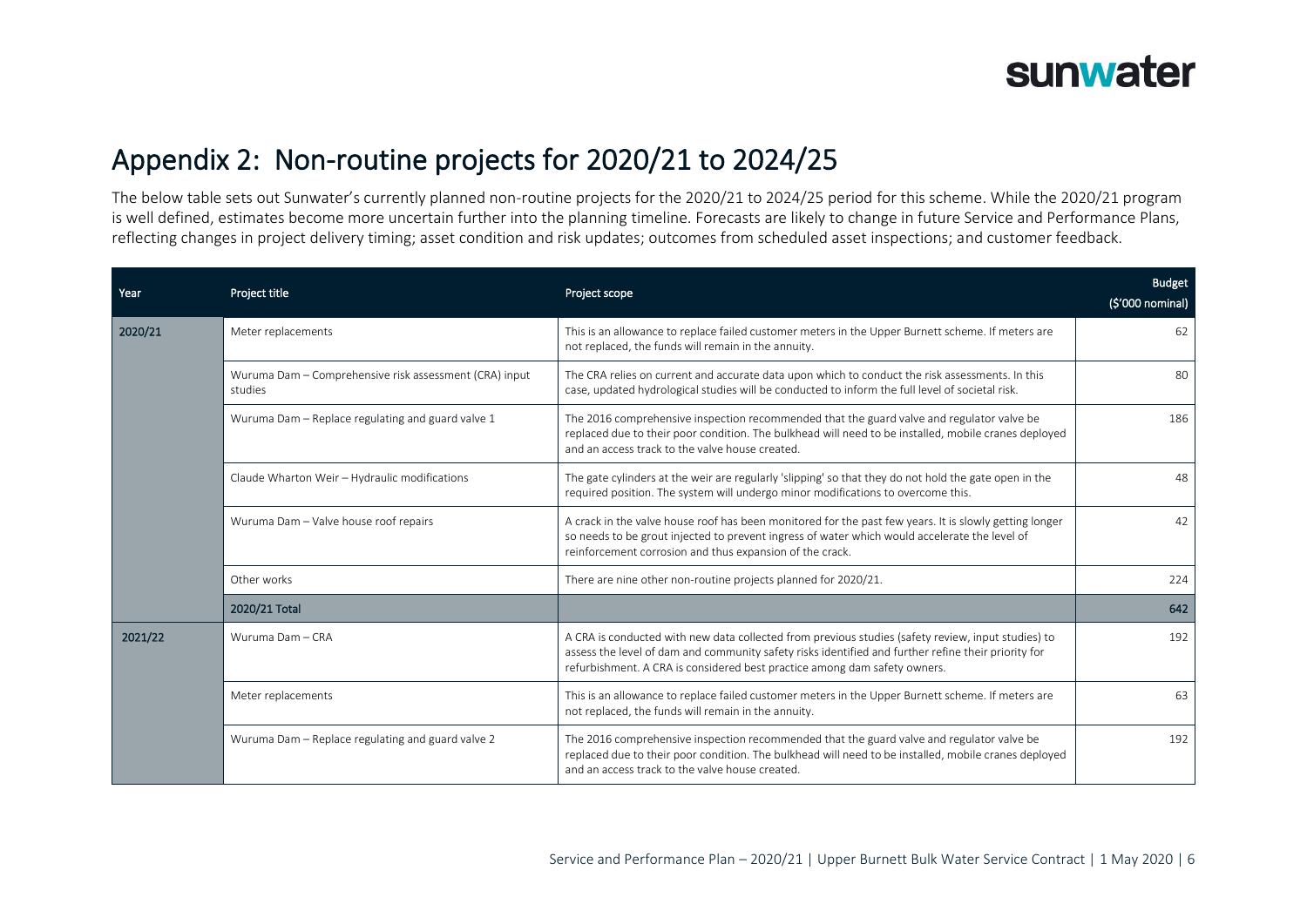| Year    | Project title                                       | Project scope                                                                                                                                                                                                                                                                                                         | <b>Budget</b><br>(\$'000 nominal) |
|---------|-----------------------------------------------------|-----------------------------------------------------------------------------------------------------------------------------------------------------------------------------------------------------------------------------------------------------------------------------------------------------------------------|-----------------------------------|
|         | Wuruma Dam - Pressure relief drain cleaning         | This is an allowance to clean the pressure relief drains in the spillway gallery to minimise uplift<br>pressures on the dam wall. This is done every five years. Only the blocked drains will be cleaned.                                                                                                             | 97                                |
|         | Wuruma Dam - Comprehensive inspection               | The Queensland Dam Safety Management Guidelines require Sunwater to undertake a<br>comprehensive dam safety inspection every five years. The inspection identifies any defects and<br>allows Sunwater to assess their risks and prioritise their scheduled work in accordance with the asset<br>planning methodology. | 109                               |
|         | Other works                                         | There are four other non-routine projects planned for 2021/22.                                                                                                                                                                                                                                                        | 103                               |
|         | 2021/22 Total                                       |                                                                                                                                                                                                                                                                                                                       | 756                               |
| 2022/23 | Meter replacements                                  | This is an allowance to replace failed customer meters in the Upper Burnett scheme. If meters are<br>not replaced, the funds will remain in the annuity.                                                                                                                                                              | 65                                |
|         | Wuruma Dam - Replace low-level trash screen         | The low-level outlet trash screen is at the end of its life. It will be replaced if the condition warrants<br>it. The comprehensive inspection in 2021/22 will confirm the need to do this work.                                                                                                                      | 23                                |
|         | John Goleby Weir - Repaint internal conduit surface | The 2005 inspection recommended that the internal conduit surface be relined. Regular inspections<br>have indicated the refurbishment can be deferred until now.                                                                                                                                                      | 91                                |
|         | Claude Wharton Weir - Bulkhead gate refurbishment   | The sluice gate bulkhead will be removed during the comprehensive inspection. It is prudent while it<br>is out of its slot to patch paint it to continue its life.                                                                                                                                                    | 39                                |
|         | Claude Wharton Weir - Comprehensive inspection      | Sunwater conducts comprehensive inspections on our dams and weirs every five years to maintain<br>current asset condition knowledge and improve the non-routine maintenance program.                                                                                                                                  | 49                                |
|         | Other works                                         | There are no other non-routine projects planned for 2022/23.                                                                                                                                                                                                                                                          |                                   |
|         | 2022/23 Total                                       |                                                                                                                                                                                                                                                                                                                       | 267                               |
| 2023/24 | Meter replacements                                  | This is an allowance to replace failed customer meters in the Upper Burnett scheme. If meters are<br>not replaced, the funds will remain in the annuity.                                                                                                                                                              | 67                                |
|         | Claude Wharton Weir - Replace screw thread spindles | The screw thread spindles that allow the gate to raise and lower are showing signs of crevice<br>corrosion and need to be replaced.                                                                                                                                                                                   | 35                                |
|         | Wuruma Dam - Cable replacement options study        | Electric cabling at Wuruma Dam is coming towards the end of its life. It is prudent to assess the<br>condition of the cables prior to failure and prepare options for replacing them with modern<br>equivalents.                                                                                                      | 21                                |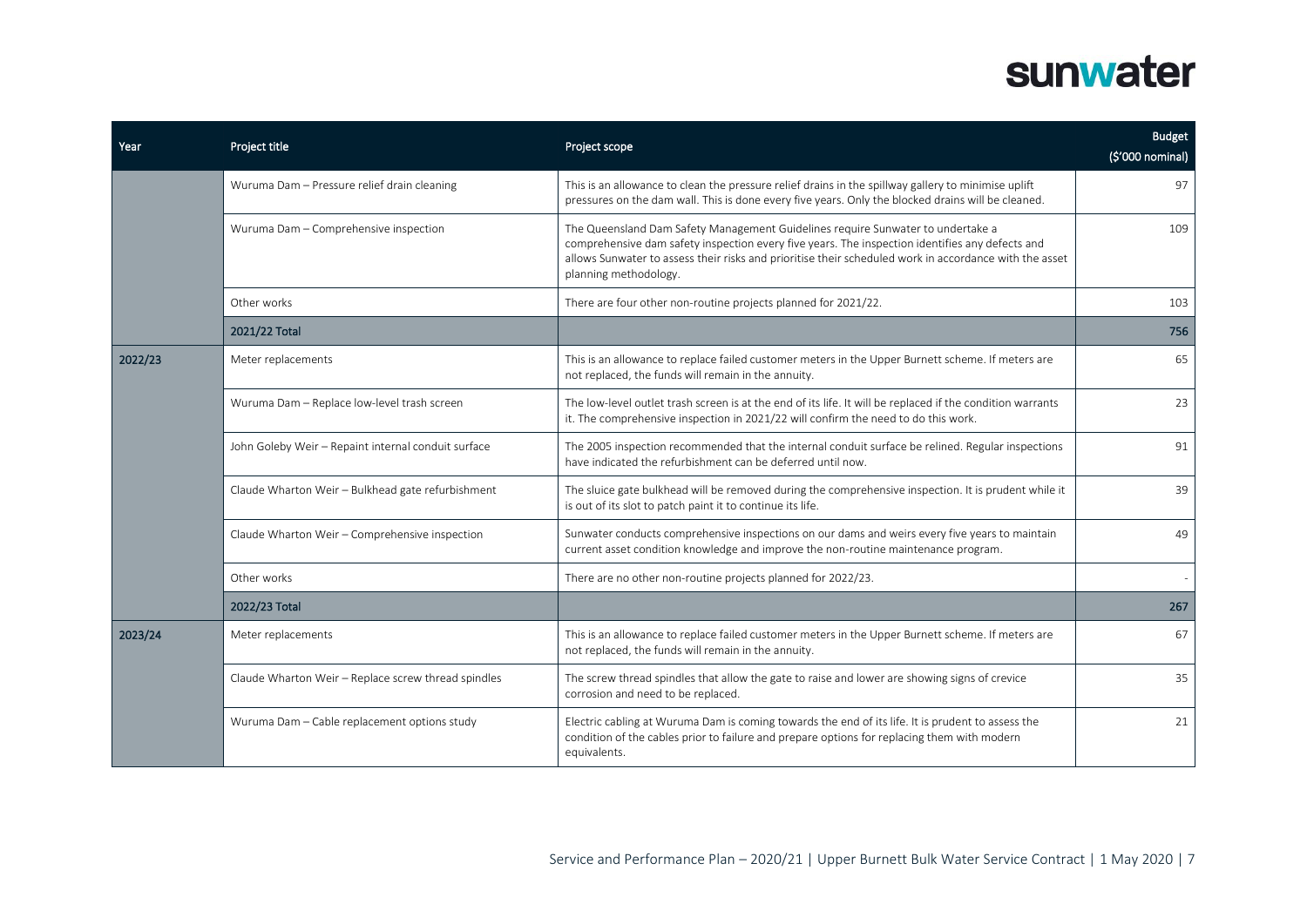| Year    | Project title                                                | Project scope                                                                                                                                                                                                                                                                                                                                                                                                                                                         | <b>Budget</b><br>(\$'000 nominal) |
|---------|--------------------------------------------------------------|-----------------------------------------------------------------------------------------------------------------------------------------------------------------------------------------------------------------------------------------------------------------------------------------------------------------------------------------------------------------------------------------------------------------------------------------------------------------------|-----------------------------------|
|         | Wuruma Dam - Low-level guard valve refurbishment             | The low-level guard valve is currently not operational. Last time it was opened for regular<br>maintenance, the valve would not close. It is thought that the torque settings on the actuator are<br>incorrect. To overcome this, the storage level must be low enough to manually open and close the<br>valve so the new settings can be confirmed. The budget allows for a new actuator, if needed, and<br>amendments to the dam operations and maintenance manual. | 74                                |
|         | Other works                                                  | There are no other non-routine projects planned for 2023/24.                                                                                                                                                                                                                                                                                                                                                                                                          |                                   |
|         | 2023/24 Total                                                |                                                                                                                                                                                                                                                                                                                                                                                                                                                                       | 197                               |
| 2024/25 | Meter replacements                                           | This is an allowance to replace failed customer meters in the Upper Burnett scheme. If meters are<br>not replaced, the funds will remain in the annuity.                                                                                                                                                                                                                                                                                                              | 69                                |
|         | Wuruma Dam - Road refurbishment                              | This is an allowance to refurbish the road network at the dam, including filling potholes and<br>improving drainage etc.                                                                                                                                                                                                                                                                                                                                              | 83                                |
|         | Claude Wharton Weir fishway - Refurbish three bulkhead gates | The three fishway bulkhead gates are starting to corrode after 15 or so years in service. They will be<br>removed, and patch painted with new seals before being returned to service.                                                                                                                                                                                                                                                                                 | 60                                |
|         | Wuruma Dam - Cable replacement work                          | Electric cabling at Wuruma Dam is coming towards the end of its life. This will be the design and<br>commission phase if the 2023/24 options study recommends any work.                                                                                                                                                                                                                                                                                               | 45                                |
|         | Claude Wharton Weir - Outlet gate 1 refurbishment            | Outlet gate 1 is starting to corrode and needs new seals. It will be repainted to extend its life.                                                                                                                                                                                                                                                                                                                                                                    | 36                                |
|         | John Goleby Weir - Pressure relief hole refurbishment        | The pressure relief holes in the weir downstream faces will be flushed to prevent pressure build up<br>and reduce the rate of corrosion on the sheet piles.                                                                                                                                                                                                                                                                                                           | 69                                |
|         | Other works                                                  | There are three other non-routine projects planned for 2024/25.                                                                                                                                                                                                                                                                                                                                                                                                       | 12                                |
|         | 2024/25 Total                                                |                                                                                                                                                                                                                                                                                                                                                                                                                                                                       | 374                               |